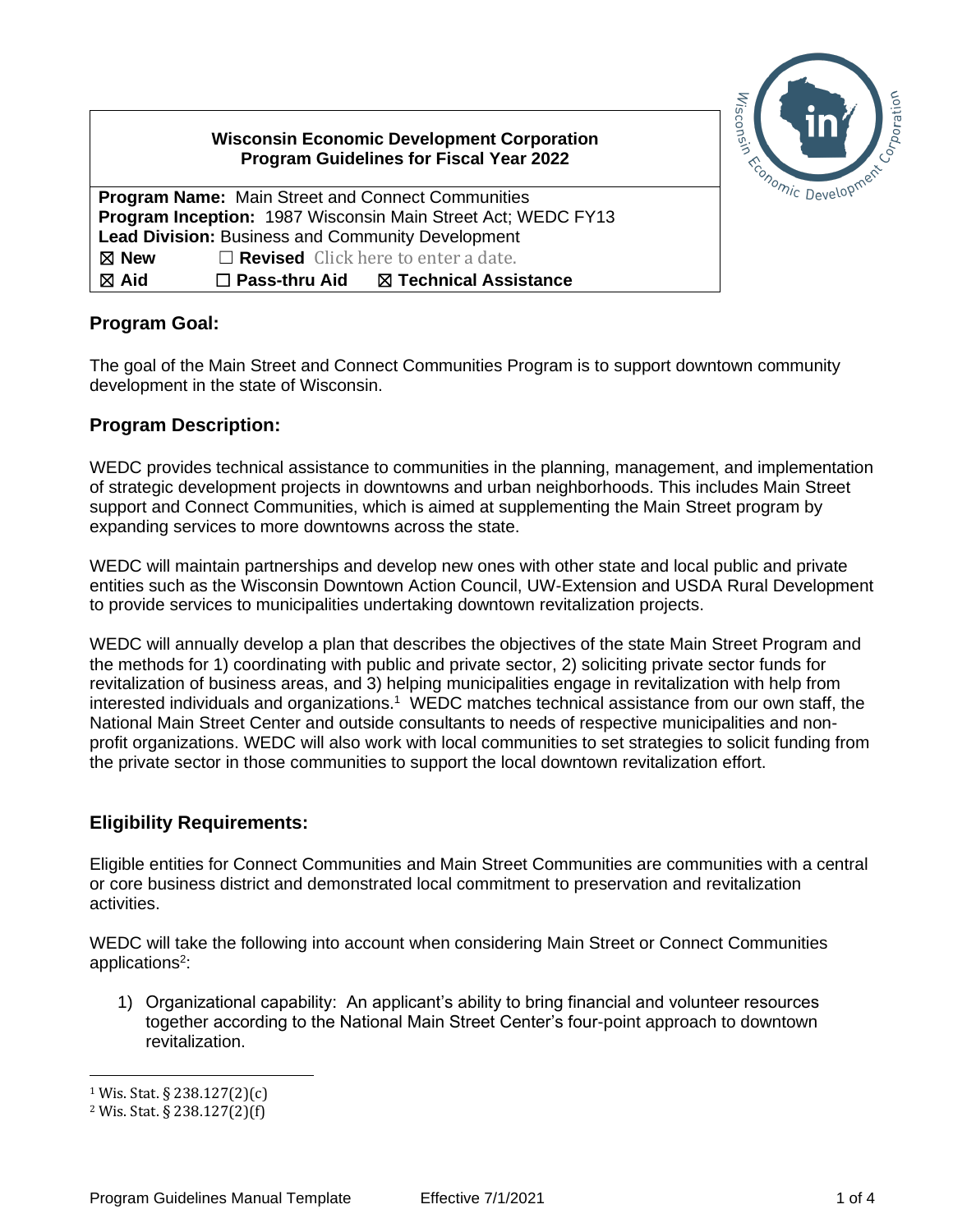- 2) Public Sector Commitment<sup>3</sup>: The participation from local government in the form of financial and staff commitment to the local downtown revitalization effort.
- 3) Private Sector Commitment<sup>4</sup>: The participation from local businesses and individuals in the form of financial<sup>5</sup> and volunteer commitment to the local downtown revitalization effort.



- 4) Financial Capacity: The ability of the community to bring together comprehensive financial resources to adequately support the downtown revitalization program. For Main Street Communities, this includes funds to employ a local program manager to manage the effort for at least 5 years.<sup>6</sup> Communities with populations of 5,000 or more must employ a full-time, paid program manager and meet a minimum budget requirement. Communities of less than 5,000 must employ a half-time program manager and meet a minimum budget requirement. A community's ability and commitment to hiring design consultants<sup>7</sup> and providing training<sup>8</sup> will also be taken into consideration.
- 5) Need: Applicants must show that they need the Connect Communities or Main Street Program. This need is exhibited by vacancy rate, excessive competition from competing areas, blight, building deterioration, and business mix issues.
- 6) Physical Capacity: An applicant's ability to show that they have sufficient building stock, businesses and a recognizable downtown district.
- 7) Historic Integrity: An applicant's existing historic resources in the downtown and genuine interest in saving and restoring their historic structures. WEDC will employ a Design Specialist to assist Main Street communities with design plans.

In addition to these criteria, local Main Street communities must commit to training and sharing downtown revitalization information with communities that do not participate in the Main Street Program.<sup>9</sup>

## **Incentives and Available Funding (FY22): \$250,000** (staff and non-aids contracting)

This is a technical assistance program; therefore no funding is provided directly. This technical assistance is given in the form of training, façade renderings, small business consultations, and hiring of outside consultants to address topics such as business recruitment & retention, branding, historic preservation planning and event development. Per § 238.127(2)(j) Wis. Stat., WEDC expends at least \$250,000 annually on the Main Street Program, which covers administration, staff resources and outside consulting services.

## **Activities & Expected Outcomes:**

Assist 34 Main Street communities, no new community in FY22; 77 Connect Communities, plus 18 new communities in FY22, and 150 small businesses.

<sup>3</sup> Wis. Stat. § 238.127(2)(f)1.

<sup>4</sup> Wis. Stat. § 238.127(2)(f)1.

<sup>5</sup> Wis. Stat. § 238.127(2)(f)2.

<sup>6</sup> Wis. Stat. § 238.127(2)(f)3.

<sup>7</sup> Wis. Stat. § 238.127(2)(f)4.

<sup>8</sup> Wis. Stat. § 238.127(2)(f)5.

<sup>9</sup> Wis. Stat. § 238.127(2)(h).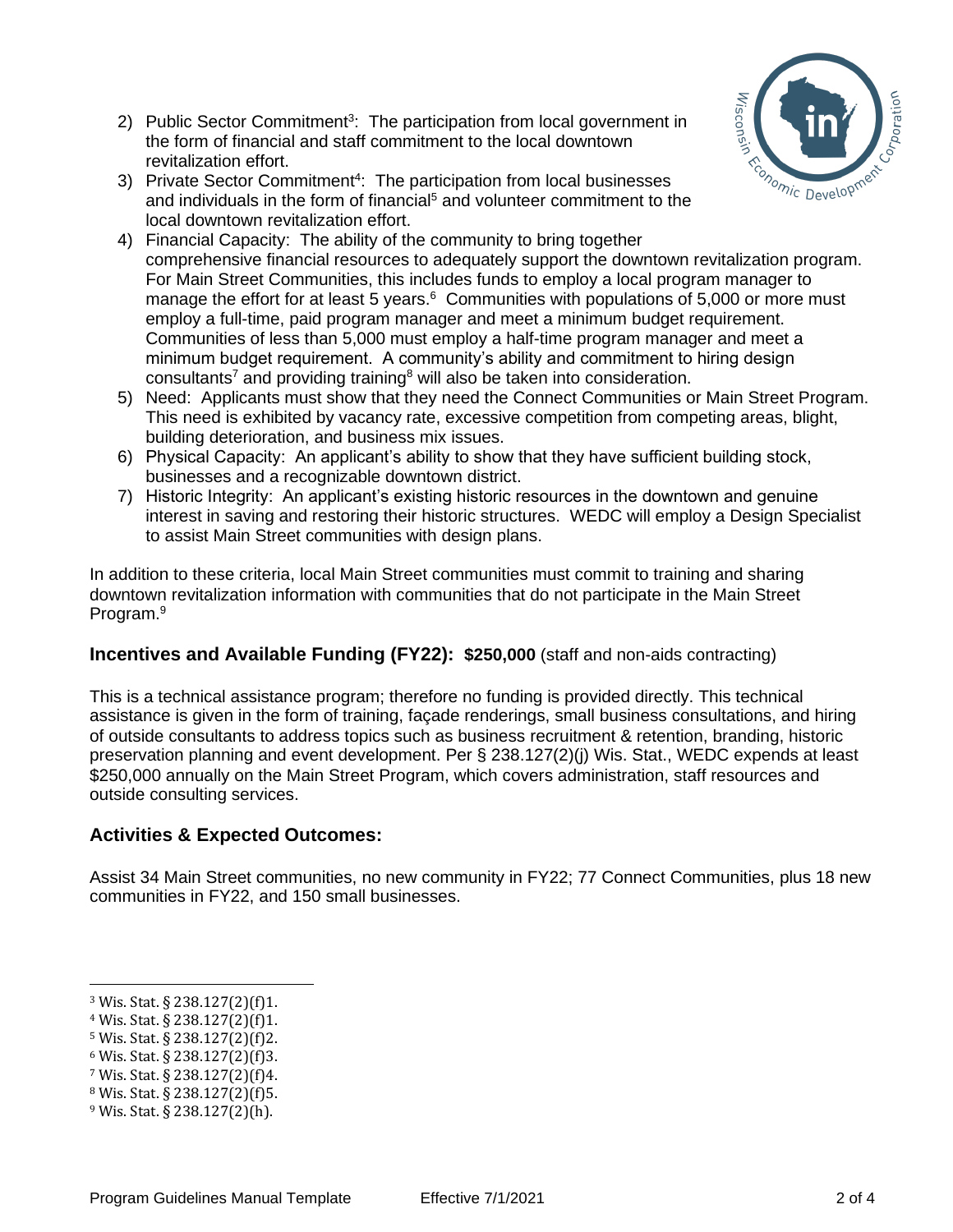#### **Performance Reporting:**



Main Street participants will be required to submit a periodic performance report documenting new businesses, new jobs, buildings rehabilitated, public improvements, attendance at promotional events, new downtown housing units, volunteer hours, as well as any other contract deliverable.

Connect Communities will report annually on local activities including investment, businesses, jobs, volunteer activity and accomplishments for the duration of their program participation.

WEDC may impose additional reporting requirements to evaluate project performance and to ensure compliance with contract deliverables.

#### **Application and Awards Process:**

#### Main Street

The Wisconsin Economic Development Corporation will annually select up to three new Main Street communities based on applications submitted to WEDC. Main Street applicants must be an active Connect Communities participant for at least one year prior to applying for Main Street. Eligible applicants must submit a letter of intent to apply for Main Street to the Program Manager by December 1<sup>st</sup> of the prior year. Applicants will then host an on-site workshop with local stakeholders to discuss the application process, followed by completion of the written application and in-person interview. The Main Street application process is competitive. When applications are received they go to an outside committee that is selected annually. Committee members have backgrounds related to downtown development. The committee will review applications and in-person presentations from applicants and make a recommendation to management. As this is a technical assistance program, no funds are awarded.

#### Connect Communities

Communities interested in the Connect Communities program submit an application through one or more announced application periods. Applications are reviewed by WEDC staff and the recommendations are approved by management. Selected communities must pay an annual fee of \$200 to WEDC.

For more information on application review, internal process, and award distribution, please refer to WEDC's award administration policies and procedures.